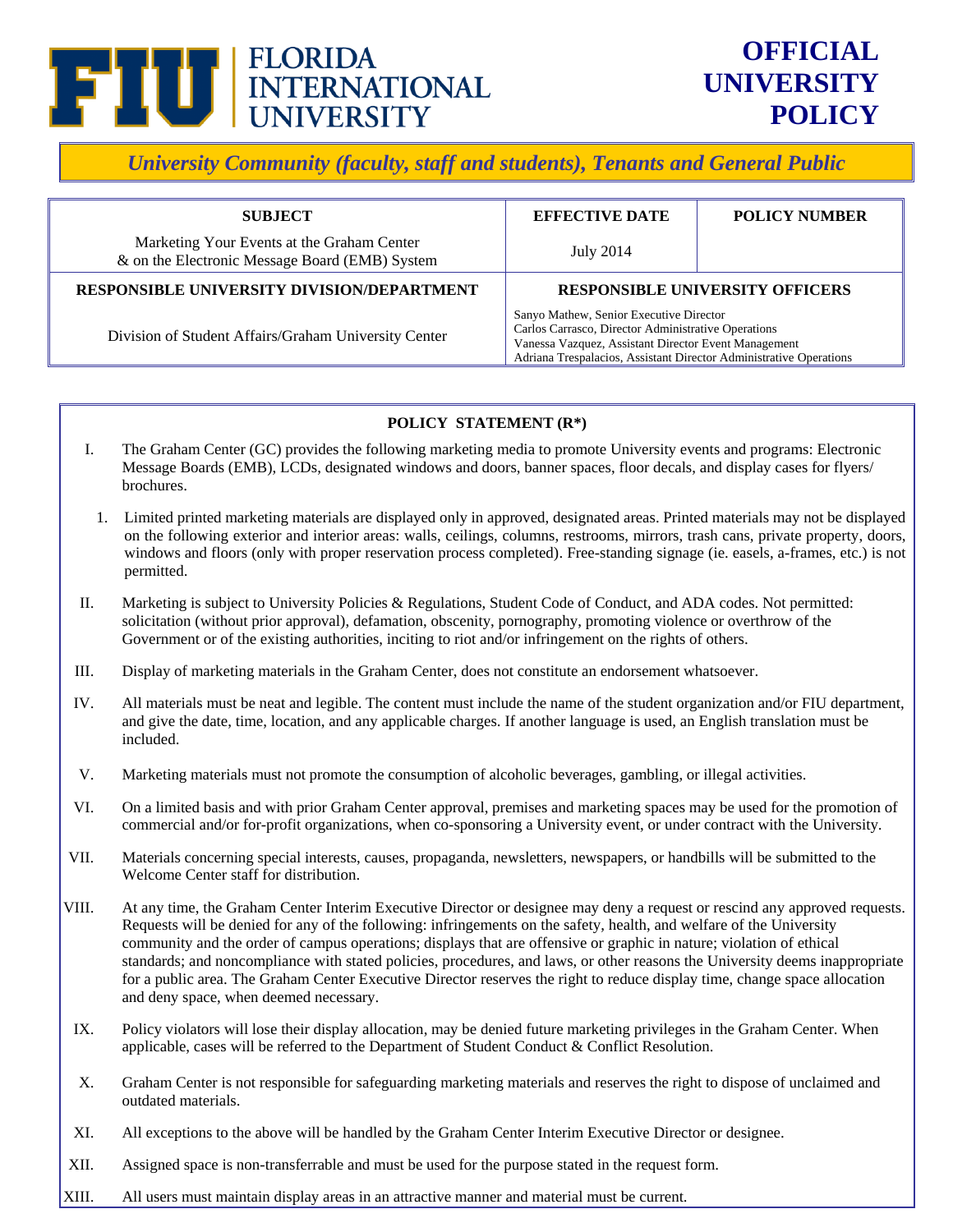XIV. Posting materials in the classrooms is restricted to classroom information only.

#### **REASON FOR POLICY (O\*)**

- 1. To facilitate the promotion of University programs and activities.
- 2. To establish an orderly process for marketing locations at the Graham Center to promote University programs and activities.

| CONTACTS $(R^*)$                                                                |                         |                   |  |
|---------------------------------------------------------------------------------|-------------------------|-------------------|--|
| <b>Administrative Office's Address</b>                                          | <b>Telephone Number</b> | <b>Fax Number</b> |  |
| Graham University Center, GC 1210<br>11200 S.W. $8th$ Street<br>Miami, FL 33199 | 305-348-2297            | 305-348-3448      |  |

### **HISTORY (R\*)**

Last revised: July 2014

Previous revisions: July 2013, March 2010, July 2009, July 1996

### **DEFINITION (R\*)**

- 2. **EMB**  Electronic Message Boards. Located at the MMC north and east campus entrances and BBC campus.
- 3. **LCD**  Liquid Crystal Display. Located inside the Graham Center: Main Office (GC 1210), Panther Pit (GC 100W1), GC 150, GC 140, Kaplan (GC 1200), SGA Office (GC 211), Campus Life (GC 200W5), Career Services (GC 230), Classroom Lobby (GC 260W2), Welcome Center (GC 181), Virtual Concierge (GC south entrance), and Student Art Gallery (GC 180W).
- 4. **Display case** Enclosed glass display case located in the Ballroom Lobby. Plastic display cases for printed marketing materials located at restroom entrances.
- 5. **Windows** designated windows.
- 6. **Building Entrances** North, south, west, and Atrium.
- 7. **Printed marketing materials** Flyers: 8 ½ by 11 inches or smaller.
- 8. **Indoor Banners** Standard size: 3' by 5', material must be flexible, light weight, waterproof (i.e., vinyl), with horizontal orientation and grommets for mounting. Located in the GC Atrium.
- 9. **Outdoor Banners**  Standard size: 16'by 4', must not to exceed 20'by 4', material must be flexible, light weight, waterproof (i.e., vinyl), with horizontal orientation and grommets for mounting. Located at the north and south entrances.
- 10. **Floor Decals** Adhesive sticker located in designated areas. See locations floor plan. Content and material subject to approval. Size of floor decal: 36" by 36".

#### **PROCEDURES (O\*)**

#### 1. **All Marketing Requests**:

- a. Must promote a University program and event.
- b. Duration of marketing reservations are limited to two (2) weeks.
- c. Marketing requests are taken on a first-come, first-served basis, but priority will be given to emergency announcements, such as hurricanes/weather, fire, flooding and other safety issues.
- d. In addition to above, priority will be given to announcements of University wide interest and concern, from administration, Office of the President, NCAA games, etc.
- e. Management may also prioritize the message and its placement with regards to time, frequency, and location, as well as edit content to conform to technical requirements.
- f. No materials, signs or markings (chalk, spray paint, ink markers, etc.) may be erected or placed on the grounds or landscaping of the building without prior approval of the Graham Center Office and Facilities Management.

#### 2. **Graham Center staff shall perform the following duties related to this policy**:

- a. Verify organization's status and registration.
- b. Monitor on a daily basis and remove outdated and unauthorized material.
- c. Ensure request forms have been completed and that appropriate fees, if applicable, are paid.

#### 3. **Electronic Message Board (EMB ) Guidelines**:

- a. Limit of 3-5 messages on rotation at one time.
- b. Technical requirements: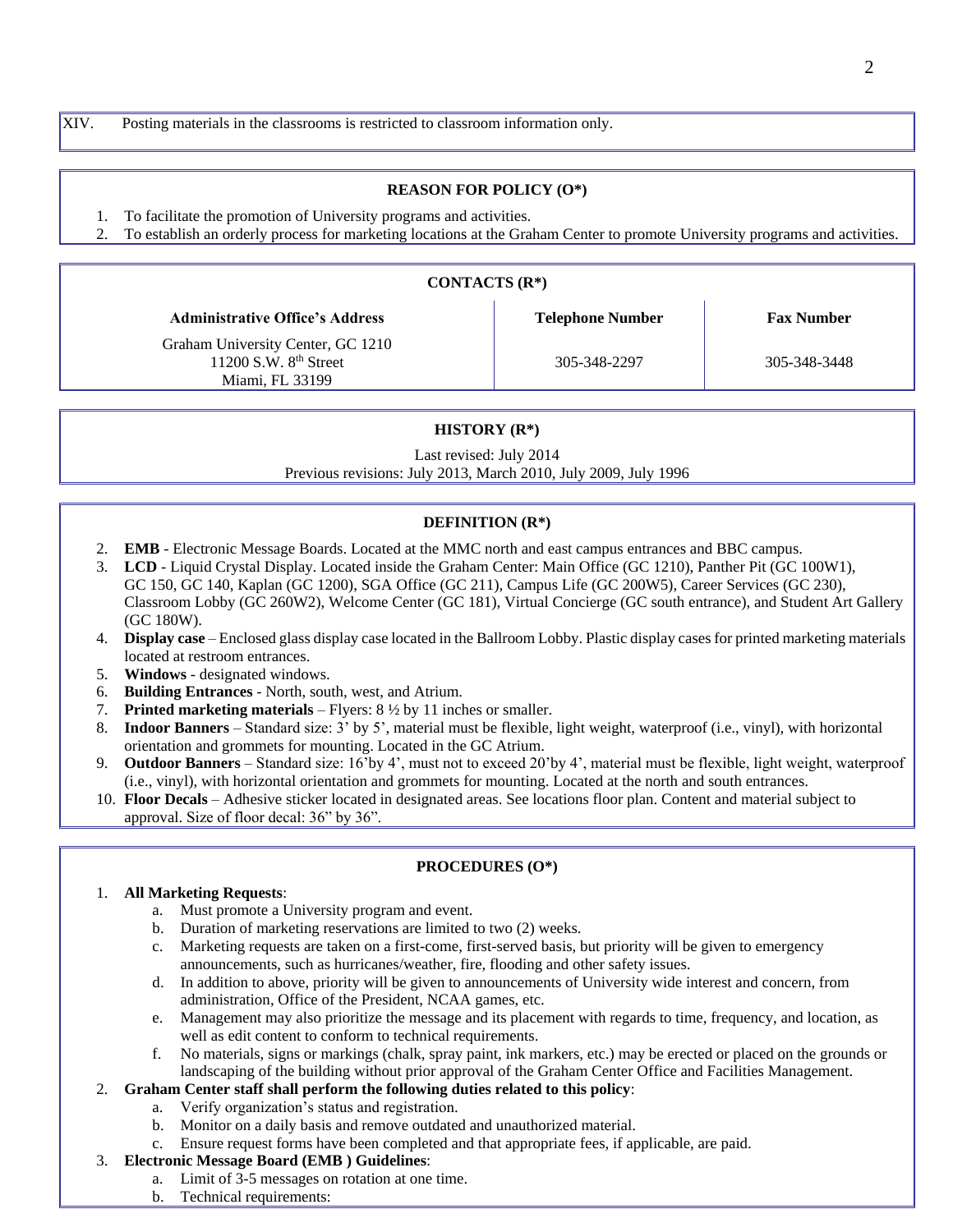- i. Maximum of 120 characters per message
- ii. Minimum font size: 30(40 works best)
- iii. Recommended font: Arial or Helvetica
- iv. Ratio of screen is 16:9; graphics submitted should be in JPEG format sized at 1280 X 720 pixels
- c. Video is reserved for presidential events and initiatives.
- d. Messages that promote events, including lectures and speakers, must:
	- i. Be university wide (open to all or the majority of FIU students)
	- ii. Be specific to one date, time and location
	- iii. Contain no more than one photo or image
	- iv. Contain no university labels on the message
- e. Messages will be displayed no more than 2-3 days in advance, based on availability
- f. Flyers must be approved by the Senior Executive Director of the Graham Center.

### 4. **LCD Procedures**:

- a. Only one slide per event may be submitted for the static loop. It will be shown on a first come, first served basis.
- b. Content may be submitted up to three (3) weeks prior to event date. Allow three (3) business days for processing time. Approved content will be displayed on rotation for a maximum of two (2) weeks prior to event date.
- c. Content loop times will vary on number of current advertisements playing.
- d. GC reserves the right to change, delay, or halt regular programming for maintenance, updates, or special events, as necessary.
- e. E-mail marketing requests to [gc@fiu.edu.](mailto:gc@fiu.edu)
- f. Content display on the Digital Signage system must meet the following minimum requirements before it will be approved and scheduled for display:

### g. **Digital Slides**:

- i. Format: .bmp, .png, .jpeg, .gif
- ii. Resolution: at least 96dpi
- iii. Maximum length of digital slide: 10 seconds

### h. **Digital Video**:

- i. Format: .avi, .mov, MPEG2, MPEG4, Flash
- ii. Maximum length of digital video: 120 seconds

## **5. LCD Guidelines:**

- a. **Digital Slides:**
	- i. **Aspect ratio:** Digital signage content must be created in a horizontal format. Display screen area for slides use a 16X9 ratio. When preparing digital slides the width of the slide should be approximately 1.77 times greater than the height. The following dimensions display best: 1280X720 pixels, 1600X900 pixels and 1920 X 1080 pixels.
	- ii. **Readability:** Slides are typically displayed for 7 to 10 seconds at a time. Therefore, limit text and graphic images accordingly.
	- iii. **Text and Fonts:** Forty characters or less is the preferred line length, and a maximum of ten lines per slide. Due to resolution limitations, avoid font size smaller than 20 points and light, ornate fonts.
	- iv. **Color and Contrast:** Insufficient contrast between text and background colors, as well as using a very bright color, can make reading difficult.

## b. **Digital Video:**

- i. **Aspect ratio:** Digital signage content must be created in a horizontal format. Display screen area for slides use a 16 X 9 ratio. (16 units wide and 9 units tall). When preparing digital video, the width of the video frame should be approximately 1.77 times greater than the height.
- ii. Questions about LCD content requirements and LCD marketing display requests should be directed to: [gc@fiu.edu.](mailto:gc@fiu.edu)

## 6. **Designated Windows, Doors and floor decals:**

- a. Window painting must be taken down by the customer that reserved the space.
- b. See location map for windows, doors, and floor decals.

# 7. **Indoor and Outdoor Banner spaces:**

- a. Only Graham Center staff may install and remove banners.
- b. Can be displayed on GC portable partitions at the GC Pit and 1st floor tables, affixed with pushpins to partitions.

# 8. **Entrance Doors & other Glass Displays:**

- a. Can be reserved according to marketing fee schedule.
- b. Subject to Fire Marshall and ADA regulations. Displays must not obstruct view nor be placed on handicap doors.
- c. Check with the Graham Center Event Planning Office GC-1210 (305) 348-2297 for location areas, fees, and material guidelines for installer.
- d. Space must be assigned and paid at time of reservation.